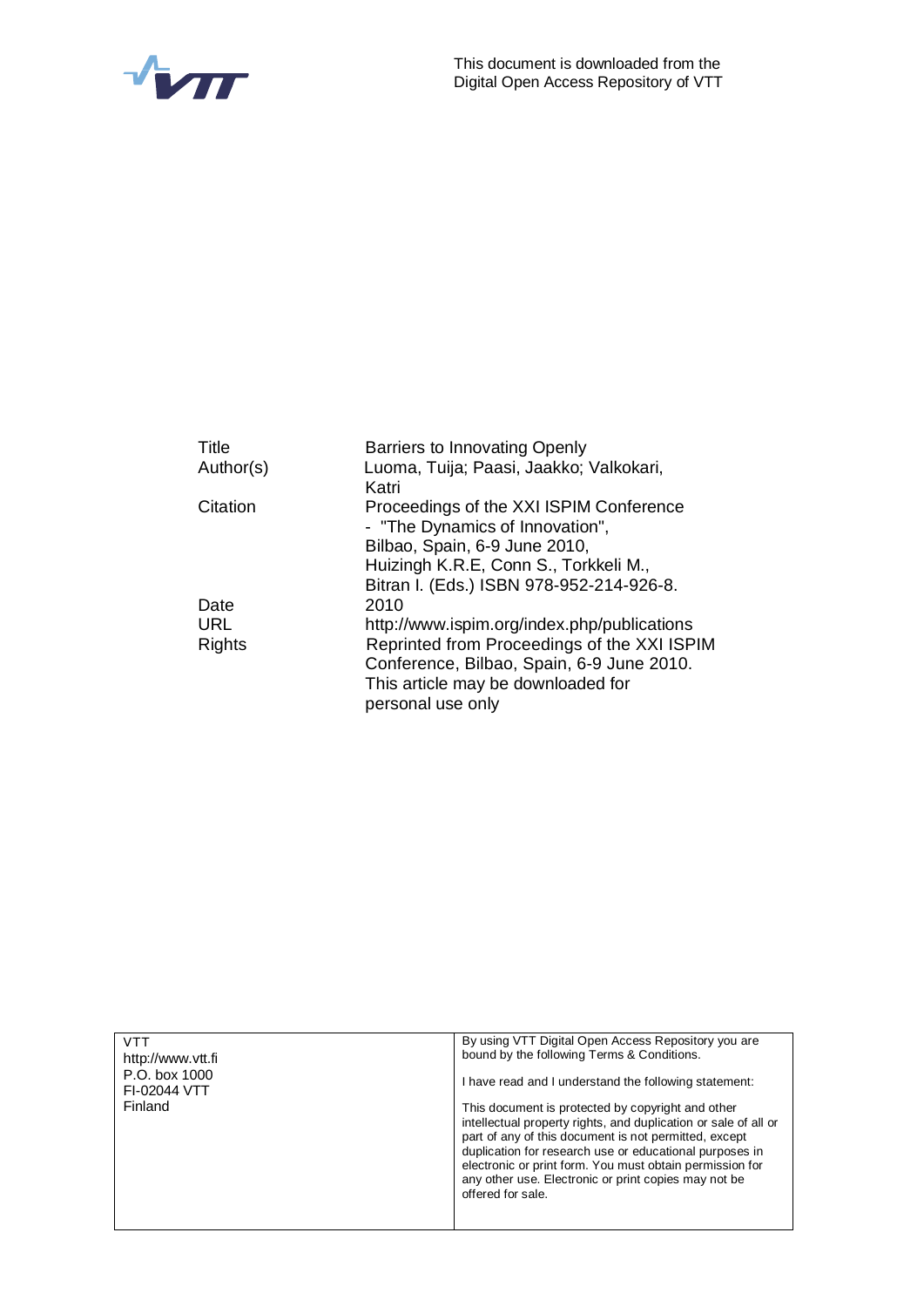# **Barriers to Innovating Openly**

# Tuija Luoma\*, Jaakko Paasi and Katri Valkokari

VTT Technical Research Centre of Finland P.O. Box 1300, FI-33101 Tampere, Finland E-mail: [firstname.lastname@vtt.fi](mailto:firstname.lastname@vtt.fi) \* Corresponding author

**Abstract:** The paper describes findings from an interview study about what are companies seeing as barriers to innovating openly. Most of the open innovation literature focuses on the opportunities of innovating openly, but companies will face new challenges and risks when opening up their innovation process and having external actors in their network to develop innovations. A total of 40 companies and public organisations in Finland and in the Netherlands were studied using semi-structured face-to-face interviews. Qualitative research approach was applied to create an understanding of the barriers. Barriers identified in the study include factors related to culture, resources, business model, management of intellectual property (IP), partners and management of collaboration network in general. We argue that barriers identified in the interviews can be categorised into two main categories: company-specific factors and in environment-specific factors related to collaboration network and industry practices.

**Keywords:** open innovation, barrier, challenge, inter-organisational relationships, interview study

# **1 Introduction**

What hinders companies to innovate openly? In the literature of innovation, interorganisational cooperation has been advanced as being beneficial for the innovative performance of companies (e.g. Faems 2005). The importance of cooperation has been well understood, and cooperation with other parties – e.g. suppliers, customers, research organisations and universities – is common. Opportunities to develop new successful innovations are higher by the means of cooperation but the cooperation also brings new risks (Pisano & Teece 1989), especially if the purpose is also to open up the innovation process (Valkokari *et al.* 2009). The open innovation paradigm offers a promise to companies that they can achieve a greater return on their innovation activities and intellectual property (IP) by loosening their control over both (Chesbrough 2003). The competitive advantage may come either from inbound or from outbound open innovation. (Chesbrough & Crowther 2006).

Still, the term "open innovation" as an expression is not uncontested and it may create confusion in the companies. Especially the prefix "open" may create different kind of presumptions. (Luoma *et al.* 2009, Fasnacht 2009) Thereby, it is important to notice that openness may mean different things to different people. The empirical evidences show the existence of the different level of openness in networked innovation (Lazzarotti &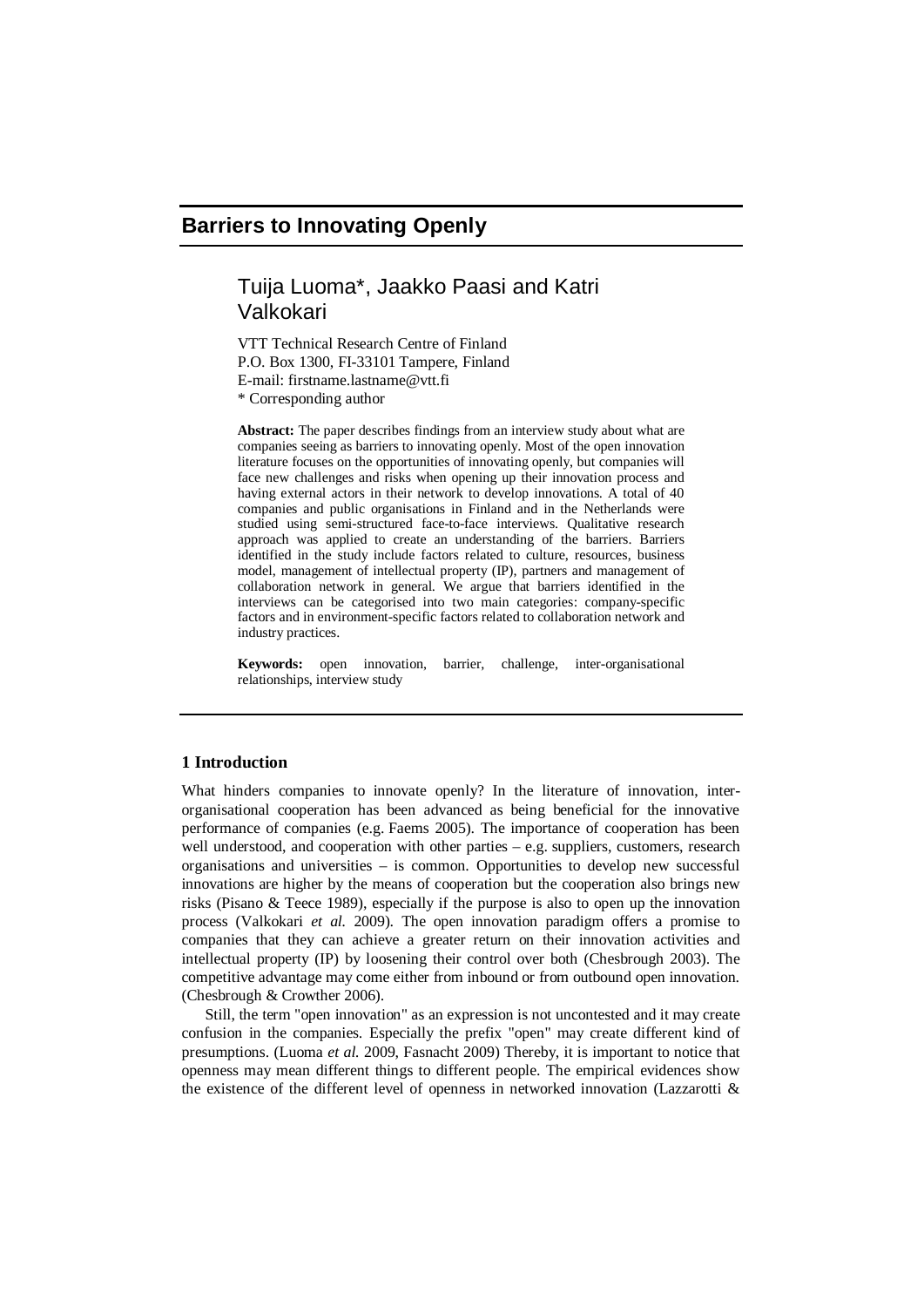Manzini 2009, Valkokari *et al.* 2009). Whereas also literature has suggested that utilisation of more open models of innovation necessitates practitioners to describe, "What is open, to whom is it open, and how open is it?" Still, most of this literature concerns the software industry (and open source software development) whereas our intention is to broaden the study about barriers to innovating openly to industries that are more traditional. Thereby, it is important to notice, as Bauwens (2009) points out, that an open model of co-creation of immaterial products, like software, cannot directly adapted to physical production. Maxwell (2006) defines two key attributes, which determine a work's degree of openness: its availability and accessibility<sup>1</sup>. He completes the definition to include that openness also depends on work's responsiveness – in other words on the potential for modifying it based on contributions from others.

In this study, we explore the barriers to innovate openly by presenting practical examples of barrier factors that emerged from the interviews, and conclude by classifying these single barrier factors according to two categories, environment-specific factors and company-specific factors, which each also contain several sub-categories.

# **2 Framework of the research – challenges for applying open innovation**

Open innovation stresses the importance of external collaboration, implying that groups of companies can operate on a larger scale, and open innovation offers alternative pathways to benefit from knowledge and develop new innovations (Chesbrough 2003). In the literature, the focus of open innovation is usually on the benefits (e.g. Chesbrough 2003, Chesbrough *et al.* 2006). Thereby, the empirical evidence of possible barriers is scarce.

Concurrently, we point out that it is important for the future competitiveness of firms to appreciate and be able to distinguish between the different modes of collaboration and the contingencies, and when to open their innovation process and to whom. Thereby, we suggest that the possible barriers faced by the companies when adapting open innovation in praxis can be categorised into two main categories: company-specific factors and environment-specific factors, e.g. related to collaboration network and industry practices.

# *Company-specific factors*

West & Callagher (2006) identify three management challenges of open innovation from the open source (OS) viewpoint: maximising, incorporating and motivating. Motivation becomes a management challenge when managers think about how to insure that the stream of external innovation is replenished. Identifying relevant external knowledge and incorporating it into the company's innovation activities is also challenging. Even if external innovations are identified, it does not mean that they are automatically incorporated into company's daily practices. (West & Callagher 2006)

According to Chesbrough & Crowther (2006), the open innovation process could just

 $1$  The creator of a work protected by IP laws has the right to "exclude" others from its use – potentially to exclude all others and preclude almost all uses until the "limited" term of protection ends. Such a work would be considered largely closed, although some limited access to the work may be permitted under exceptions to IP protection. Eventually, after many years, the work would become open as it passes into the public domain. Then, the work is almost entirely open, available to anyone interested in it.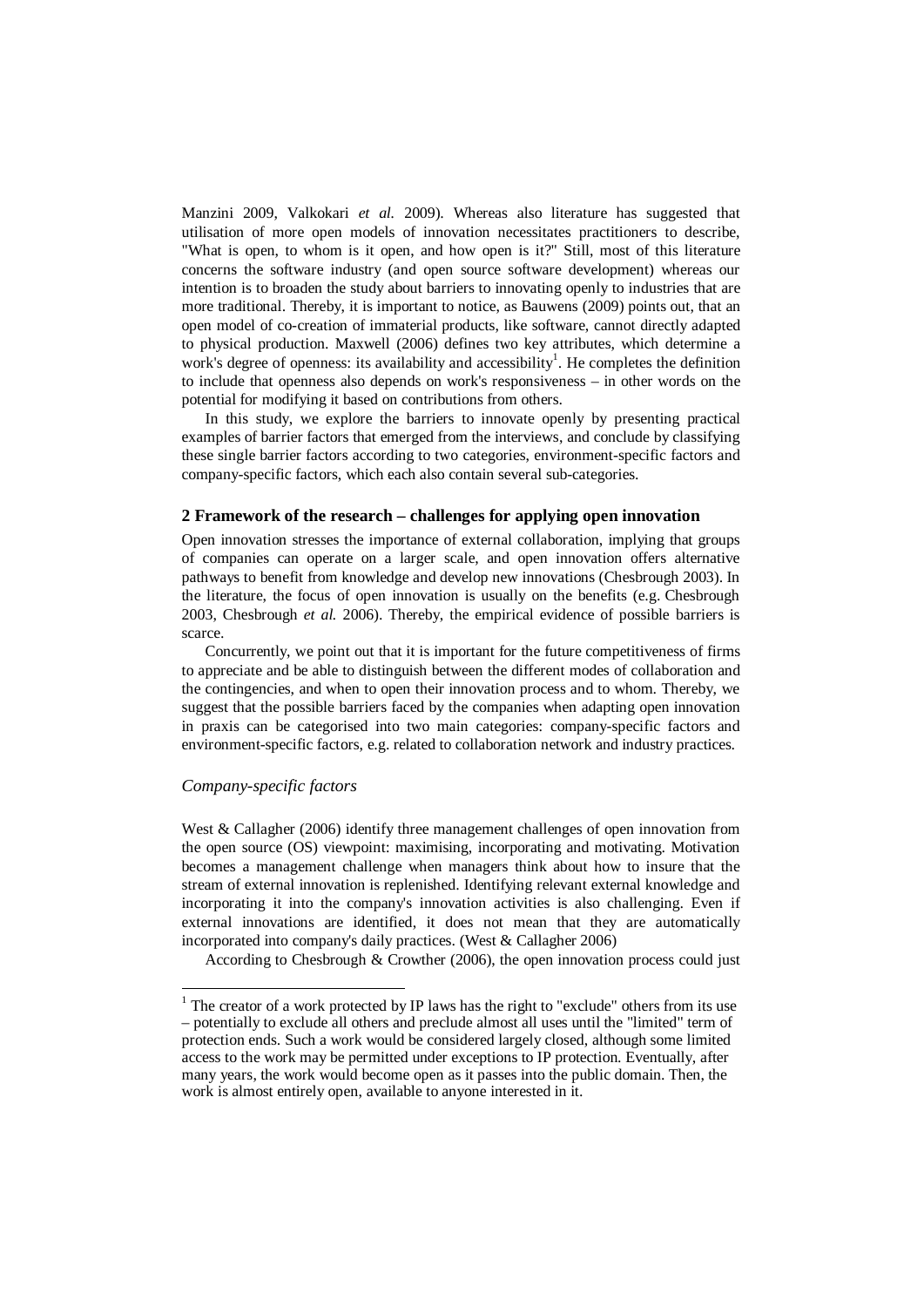be a set of *ad hoc* processes in the company. Defining practices, systems, roles, and responsibilities clearly can help to ensure the successful adoption of open innovation across the organisation. (Chesbrough & Crowther 2006) Pykäläinen (2007) divides company strategies of software development into three groups: open (e.g. 'we share everything'), mixed (e.g. 'we share some things and some rights are reserved'), and closed (e.g. 'we share nothing').

Open innovation may also face biases among company personnel. Chesbrough & Crowther (2006) identified the not-invented-here (NIH) syndrome and the lack of internal commitment as main barriers to open innovation. Concurrently, van de Vrande *et al.* (2009) identified barriers mostly related to corporate organisation and culture in their study of open innovation practices in SMEs. Enkel *et al.* (2009) identified some significant internal barriers for SMEs in applying open innovation, such as difficulties in finding the right partner, imbalance between open innovation activities and daily business, and also insufficient time and financial resources.

When it comes to maximisation, companies need a wide range of approaches to maximise the returns of internal innovation: also, outbound open innovation practices are needed (licensing-out IP, patent pooling, etc.). Companies may generate, for example, a large patent pool from which not all the IP produce a direct economic benefit, but may indirectly be beneficial through spillovers. (West & Callagher 2006) Furthermore, Keupp & Gassmann (2009) point out that open innovation implies cost and risks, which should not be underestimated – for example, IP considerations may hinder the implementation of open innovation. We argue that most of the above factors are company-specific and related to the *company's strategy and management, business model, IP management practices, resources, and even the individuals and cultural issues*.

### *Environment-specific factors*

Maxwell (2006) points out that the open model of innovation rests on several assumptions: (1) creative acts take place for a variety of reasons; (2) the value of a creative work can be increased by sharing the work and allowing, even encouraging, more potential innovators to contribute to its development; and (3) economic value can be enhanced by such sharing. Grand *et al.* (2004) define open source innovation model as hybrid form of innovation between private and public innovation models. In open source innovation models, it is therefore important to understand the logic of the mutual benefits and joint interests of all parties involved, as well as the inherent dynamic and cumulative nature of these interactions leading from one level to the next. Enkel *et al.* (2009) studied open R&D and open innovation in SMEs and identifies some risks and barriers related to networking, such as loss of knowledge, higher coordination costs, as well as loss of control and higher complexity.

The open innovation paradigm asserts that companies should profit from each others' use of IP for advancing their own business and licensing can help achieve this (Chesbrough 2003, Chesbrough *et al.* 2006). In general, certain industries have historically different licensing practices (Hanel 2006) which may create different kinds of challenges between industry sectors. When the focus is on open innovation and licensing of IP, differences in open innovation practices between sectors mentioned by some academics seem to decrease (van de Vrande *et al.* 2009, Lichtenthaler 2008). Manufacturing firms are on average more active at outsourcing R&D and licensing out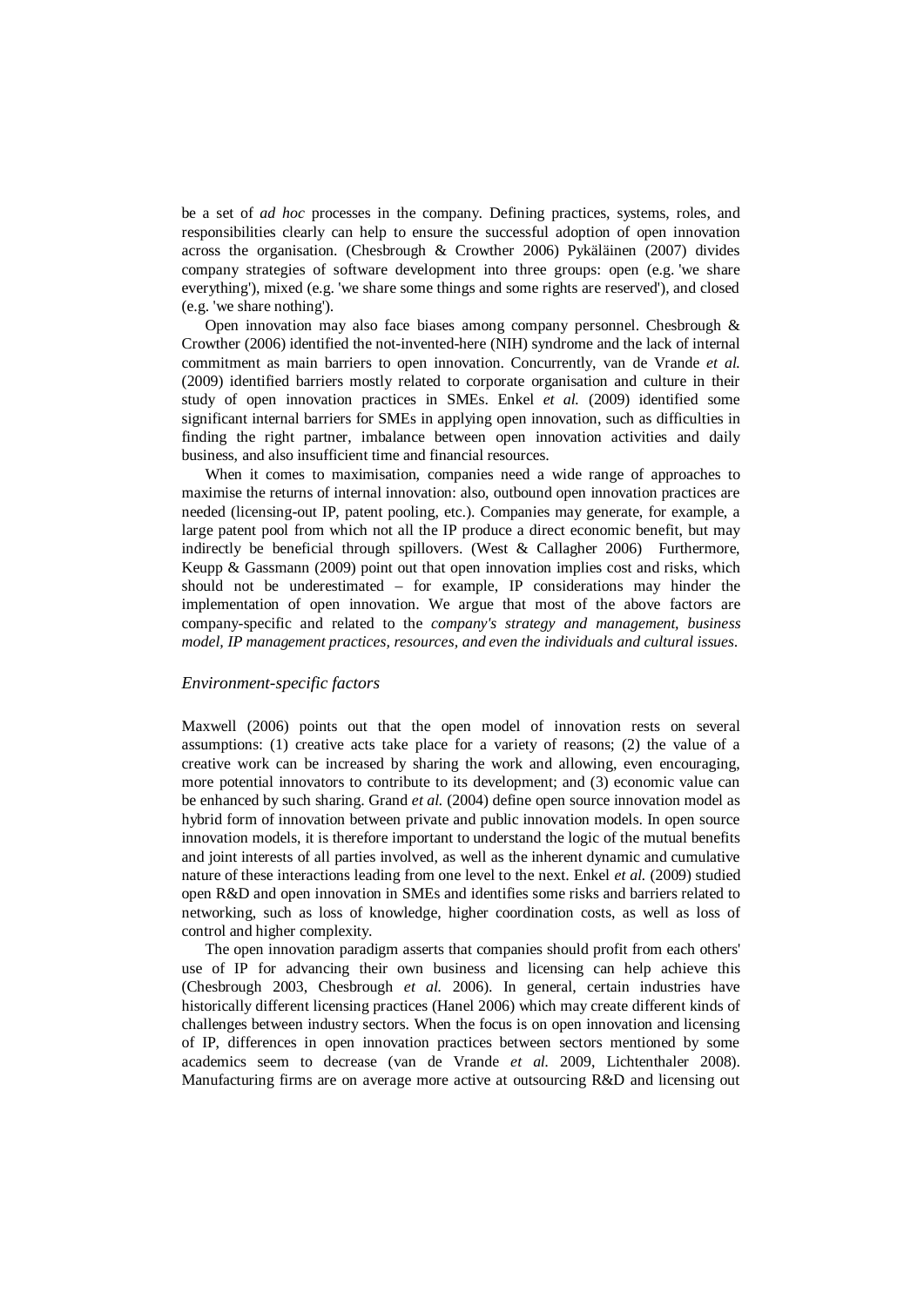IP, but they do not differ from service firms on other open innovation activities (van de Vrande *et al.* 2009).

Lichtenthaler (2008) concluded that there are no significant differences between industries in open innovation practices. However, not all the industry sectors and their open innovation practices are widely studied. According to Luoma *et al.* (2009), licensing activities exist in the companies, but the volume is very small compared to the company's other activities. In general, few companies actively license (Luoma *et al.* 2009).

We argue that most of above factors are related to *partners, collaboration network management* and even if open innovation practices are not dependent on the industry sector there may be *some industry-related barriers to applying open innovation (such as cultural issues and IP management practices).*

### **3 Research question and methodology**

Cooperation is an instrument for creating new knowledge to the company and for developing and commercialising new innovations in conjunction with each other. Companies will face new challenges and risks when opening up their innovation process and integrating external actors into their networked innovation processes. Most of the current open innovation literature focuses on the *opportunities* of innovating openly. Much less attention has been paid on the *challenges* of innovating openly. In this paper, we focus on the barriers in accordance with the main research question of the study:

# *What do the companies perceive to be barriers to innovating openly?*

Answers to the research question are based on a large interview study done by authors in 2009, where 54 managers from 40 organisations in Finland and in the Netherlands were studied. Semi-structured theme interviews were chosen as the main source of empirical material, because the study was partly explorative in nature and the meanings of concepts needed to be negotiated with the interviewees.

The empirical material was collected by a group of 5 researchers (including the authors of this paper). The duration of a typical interview was about  $1 - 1.5$  hours, and each involved two interviewers. The corresponding author of this paper partook in every interview, which made it easier to create similar approach to each interview.

The organisations were established, globally operating Finnish and Dutch companies and public organisations. They represented different fields of industry and different sizes, bringing diversity to the empirical material and maximising the learning and variety in the data (see Table 1 for details). The interviewees were occupying senior corporate, R&D, business unit, innovation or IP management positions.

The interviews went beyond challenges in open innovation to cover themes on the inter-organisational relationships and IP management in networked innovation. In this paper, we focus on the theme about inter-organisational relationships and cooperation and exclusively on the barriers to innovating openly. The results of the IP management in networked innovation have been reported elsewhere (Luoma *et al.* 2009).

The interview study began by enquiring into company practices in cooperation with other parties. Especially of interest were their practices in utilising ideas and IPs from outside the company, licensing practices and challenges they have faced. Questions and discussions about joint development and inter-organisational relationships – for example, without mentioning the term "open innovation" – were also raised. The idea was to first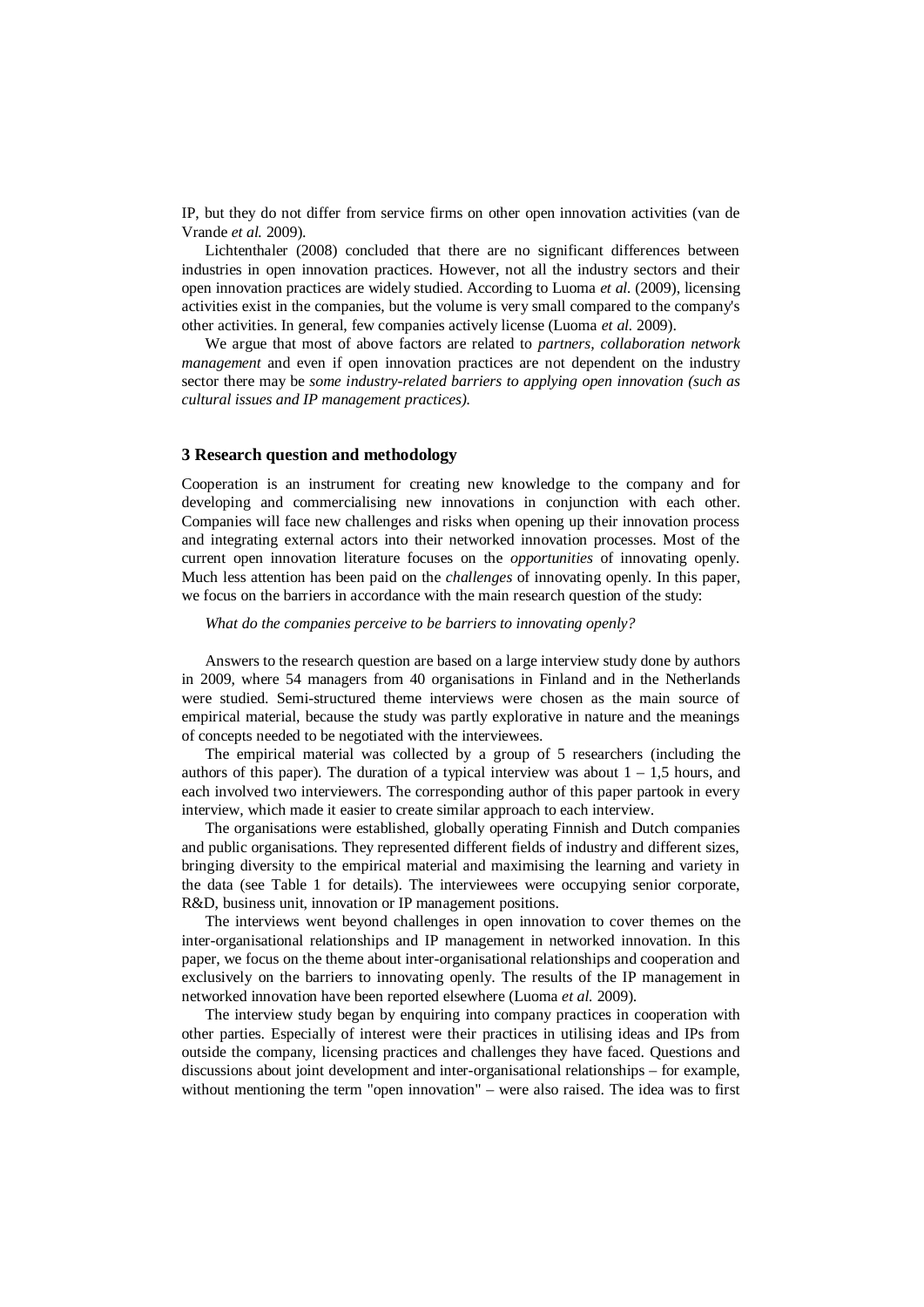absorb the companies' lingo and only later ask about the term "open innovation" if they did not use the term themselves. The study focused on business-to-business (B2B) relationships because the interviewed companies were operating more on B2B markets.

Analysis of the empirical material proceeded the application of the grounded theory approach (Bryman & Bell 2007) and computer-assisted qualitative data analysis software. Open coding "the process of breaking down, examining, comparing, conceptualising and categorising data" (Strauss & Corbin 1990) was applied to the empirical material as coding process for detecting barrier factors – the main viewpoints to the data. The chosen viewpoints were not defined beforehand but they emerged during the analysis of the interview material.

In order to assist the categorisation, the barrier factors were presented and discussed in two thematic group discussions, where the interviewed companies were represented together with researchers. Lessons learned from the interview study and thematic group discussions were combined with findings from the literature in order to complete the results of the study.

| Organisation                                             | Industry / products / services                                             | Personnel<br>(2008)        |
|----------------------------------------------------------|----------------------------------------------------------------------------|----------------------------|
| <b>ABN</b> Amro                                          | Finance, banking                                                           | 50 000                     |
| Arcusys                                                  | IT services                                                                | 12                         |
| Blancco                                                  | Software, ICT                                                              | 37                         |
| Consolis                                                 | Construction industry                                                      |                            |
| Corus Group                                              | Steel industry                                                             | 42 000                     |
| Damen Shipyards                                          | Shipbuilding industry                                                      | 2 100                      |
| <b>DSM</b>                                               | Chemical industry                                                          | 23 000                     |
| Dun Agro                                                 | Agriculture                                                                | 3                          |
| <b>Forcit Defence</b>                                    | Chemical industry                                                          | 5 (Forcit)<br><b>220</b> ) |
| Fugro                                                    | Technical consultancy, geospatial industry                                 | 13 000                     |
| Image Wear                                               | Clothing industry                                                          | 500                        |
| Imtech WPS                                               | Parking technology systems                                                 | 150                        |
| Kolster                                                  | IP Management services, patent and trademark office                        | 200                        |
| Koppert                                                  | Biological systems – pollination systems and<br>integrated pest management | 250                        |
| <b>KPN</b>                                               | Telecommunications and ICT services                                        | 43.500                     |
| Krohne Altometer                                         | Technology products and measurement solutions                              | 315                        |
| Laitosjalkine                                            | Textile and footwear industry                                              | 80                         |
| Medisize                                                 | Manufacturing industry                                                     | 1 000                      |
| Metso Automation                                         | Industrial automation industry                                             | 1 500                      |
| Nammo                                                    | Defence industry                                                           | 1 800                      |
| National Board of Patents<br>and Registration of Finland | Government services, IP industry                                           | 500                        |

**Table 1** Interviews – 40 companies and 54 managers.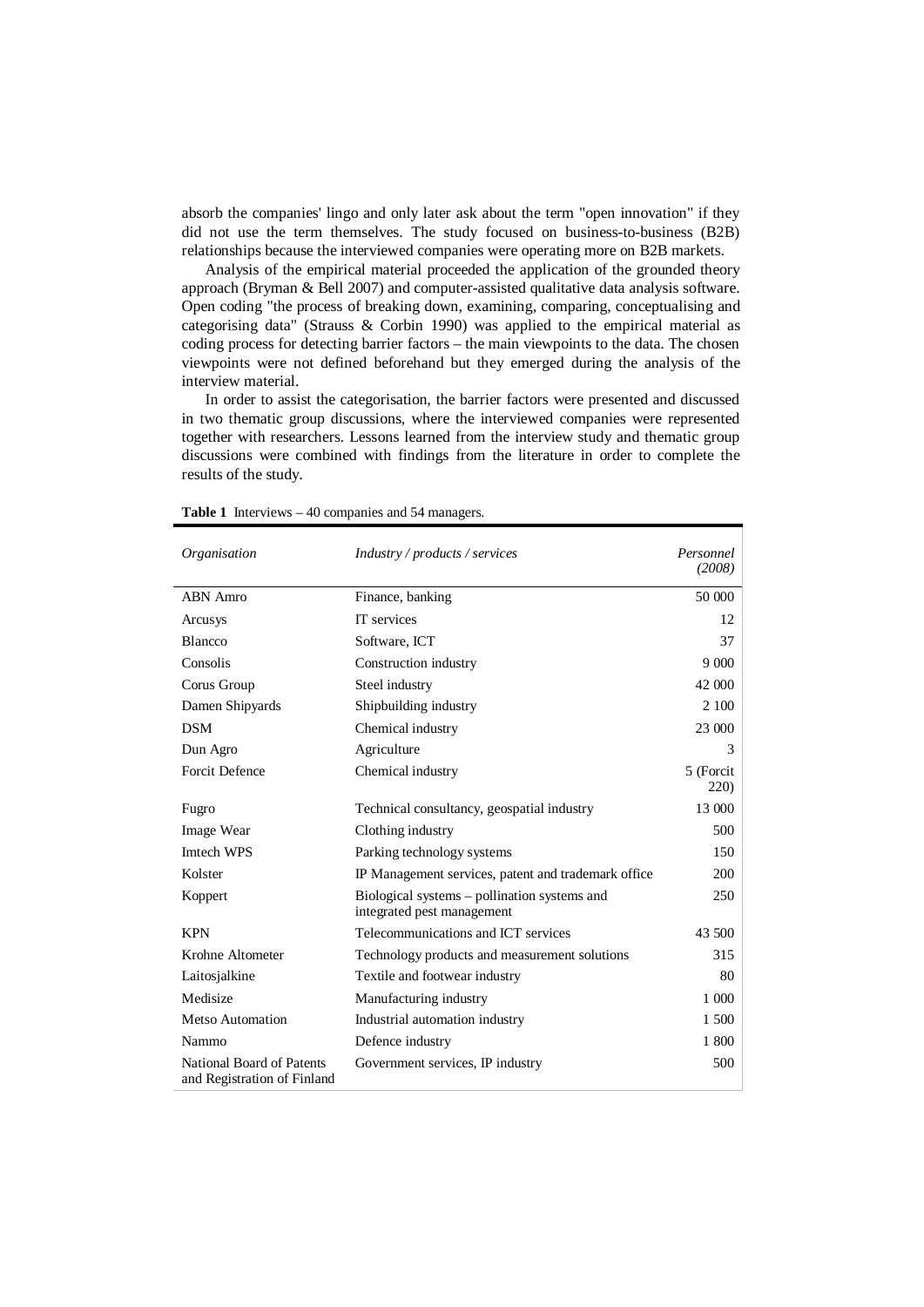| Organisation                         | Industry / products / services                                      | Personnel<br>(2008) |
|--------------------------------------|---------------------------------------------------------------------|---------------------|
| Nederlands Vaccin<br>Instituut (NVI) | Healthcare industry                                                 | 400                 |
| Nokia Research Center                | Telecommunications                                                  | 500                 |
| Norit X-Flow                         | Water purification systems                                          | 1 600               |
| Outotec                              | Metals & Mining industry                                            | 2 0 0 0             |
| Philips Lightning                    | Lightning industry                                                  | 40 000              |
| Rabobank                             | Finance, banking                                                    | 60 000              |
| River diagnostics                    | Measuring and testing equipment, healthcare and<br>medical industry | 26                  |
| Sandvik Mining and<br>Construction   | Mining and construction                                             | 17 000              |
| Stevens ide partners                 | <b>Engineering and Designing</b>                                    | 10                  |
| <b>Strukton Rail</b>                 | Railway construction and maintenance services                       | 3 500               |
| Tamlink                              | Technology transfer                                                 | 70                  |
| ThyssenKrupp<br>Accessibility        | Accessibility industry                                              | 1 100               |
| <b>Tremco Illbruck</b>               | Building material industry                                          | 1 000               |
| <b>UPM</b>                           | Forest industry                                                     | 24 000              |
| Vaisala                              | Measuring and testing equipment                                     | 1 100               |
| Vebego                               | Cleaning, facility and personnel services                           | 30 000              |
| <b>VTT</b>                           | Research and development                                            | 2 700               |
| Wihuri Oy Wipak                      | Plastics industry                                                   | 3 600               |
| Xsens Technologies                   | Measuring and control instruments                                   | 40                  |

# **4 Challenges faced by companies when innovating openly**

The results of the interview study are presented over two chapters. In this chapter, we present central findings from the interviews – examples of single barrier factors emerged from the interviews. The subsequent chapter "Discussion and conclusions" provides the categorisations of single barrier factors and related discussions.

# *Company-specific barriers to innovate openly*

Chesbrough & Crowther (2006) concluded that in companies the open innovation process might just be a set of *ad hoc* processes. Our interview study revealed several companyspecific factors, which may act as barriers when applying open innovation.

Several interviewees mentioned **cultural issues**, e.g. cultural change, understanding open innovation paradigm, different levels in openness, the outcome of open innovation, finding internal entrepreneurs and communication problems as reasons for not utilising outside ideas and IPs in their innovation process, or on the contrary, letting others use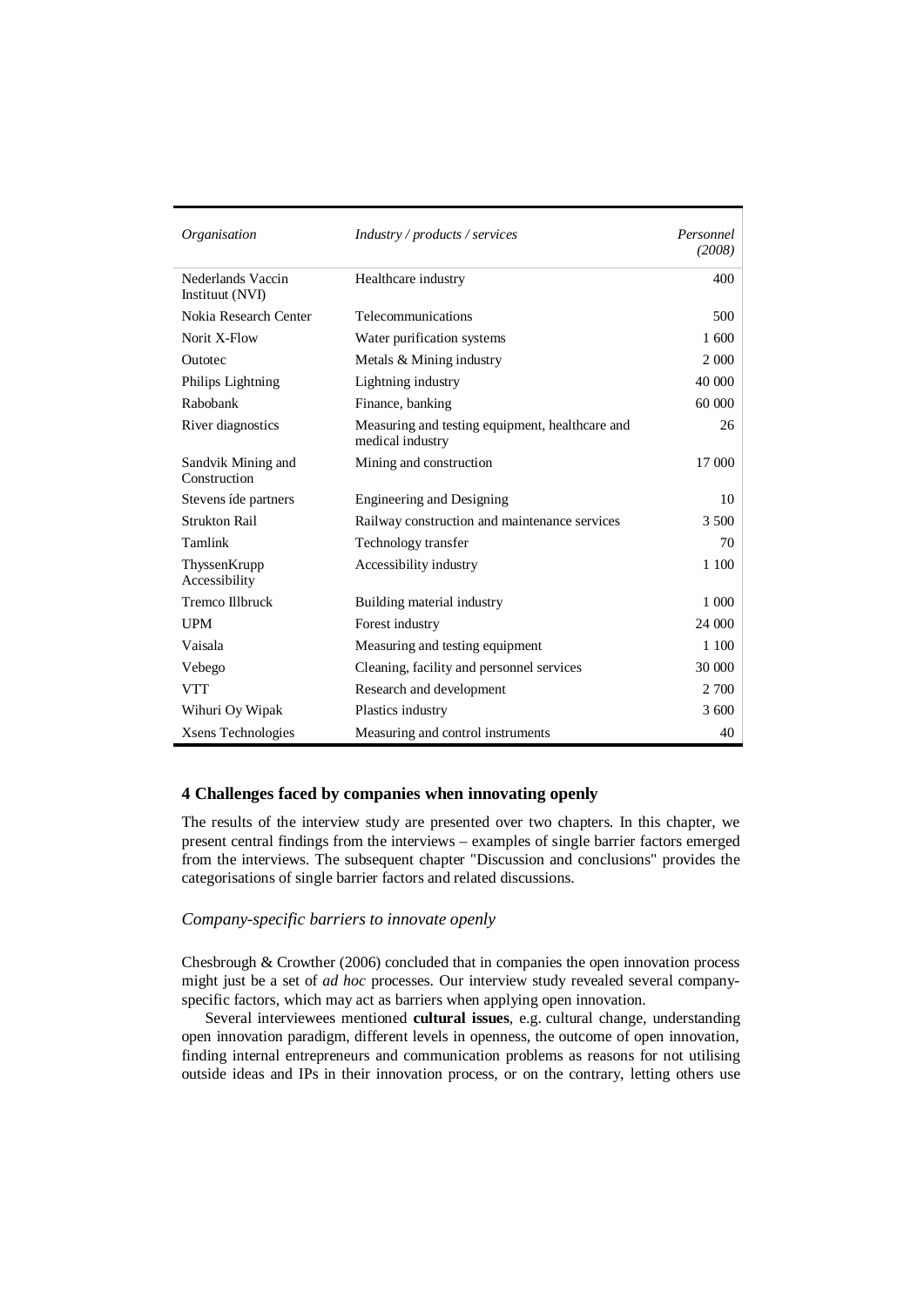their ideas and IPs. One interviewee answered the question about innovating openly and culture thus: *"Open innovation is hard because it has to do with culture. It's not our culture to cooperate with all kind of other companies and people on these kinds of things."*

Foremost, the company and its employees should understand the meaning of open innovation, how to apply open innovation and what to expect from it**.** Our interview findings showed that nearly all respondent companies have cooperation with other parties and many of them are unconsciously utilising open innovation to some extent. However, the term "open innovation" is not very familiar expression to them. Only about 20% of the interviewed companies understood the meaning of open innovation and utilised it in their business consciously. The term open innovation was new or confusing to about half of the interviewed companies. The statements *"It's a buzzword"* and *"It's a suggestion box"* were used to describe the situation. And even for those interviewed companies who were familiar with the term "open innovation" it may mean different things. As an example, one interviewee compared open innovation with fishing, *"…open innovation is constant fishing for ideas"*. Another interviewee responded that open innovation is cooperation at an early stage of innovation process.

Many of the interviewed companies were equating open with public. However, open does not mean same as public, in which everything is open to everyone (Valkokari *et al*. 2009). It is not easy to recognise that there are different levels in openness. One interviewee was wondering, *"But how open do you want to have it?".* On the other hand, the expectations for the outcome of open innovation may be too high, which presents other obstacles to open innovation. And the image about the likelihood of getting potential IPR from open innovation may not meet the reality, as one interviewee mentioned *"…the likelihood of getting potential IPR in open innovation is probably not that big."* Another interviewee clarified the outcome of open innovation, *"Not all the open innovation experiments are going to be successful."*

The company's **business model** has a significant impact on how to apply open innovation. The following are interviewee's responses to the question on how the company's business model and cooperation characterise the importance of understanding the company's core business: *"The only thing is, which I always point out in the beginning of the cooperation, you have to figure out first, what is absolutely core. Something, which I will never share."* In addition to understanding the core business, the flexibility of company's current business model is essential. The words of this interviewee explain why: *"…because they (senior management) have to understand that there's a shift in business model, and we need open innovation to help us to make that shift. Open innovation itself should create a completely new, different business model. And that needs to be communicated as well, and to be fully understood on the consequences it has on us."* A company may also have a strong belief in their business model and does not recognise new opportunities, especially from new business areas. It is tough to understand how their own IP (e.g. patents) could be utilised in other industries. The company may not see the inside-out approach.

Other possible barrier factors were related to the **company's strategical selections and management practices**. The lack of flexibility in the ownership of the company and excessive bureaucracy may complicate the cooperation. One interviewee mentioned, *"Mainly what we do in open innovation is, results in joint ventures. It's something that we can do as a family-owned company, because for most of the companies listed at the stock exchange it's more difficult to deal with joint ventures from a more administrative and*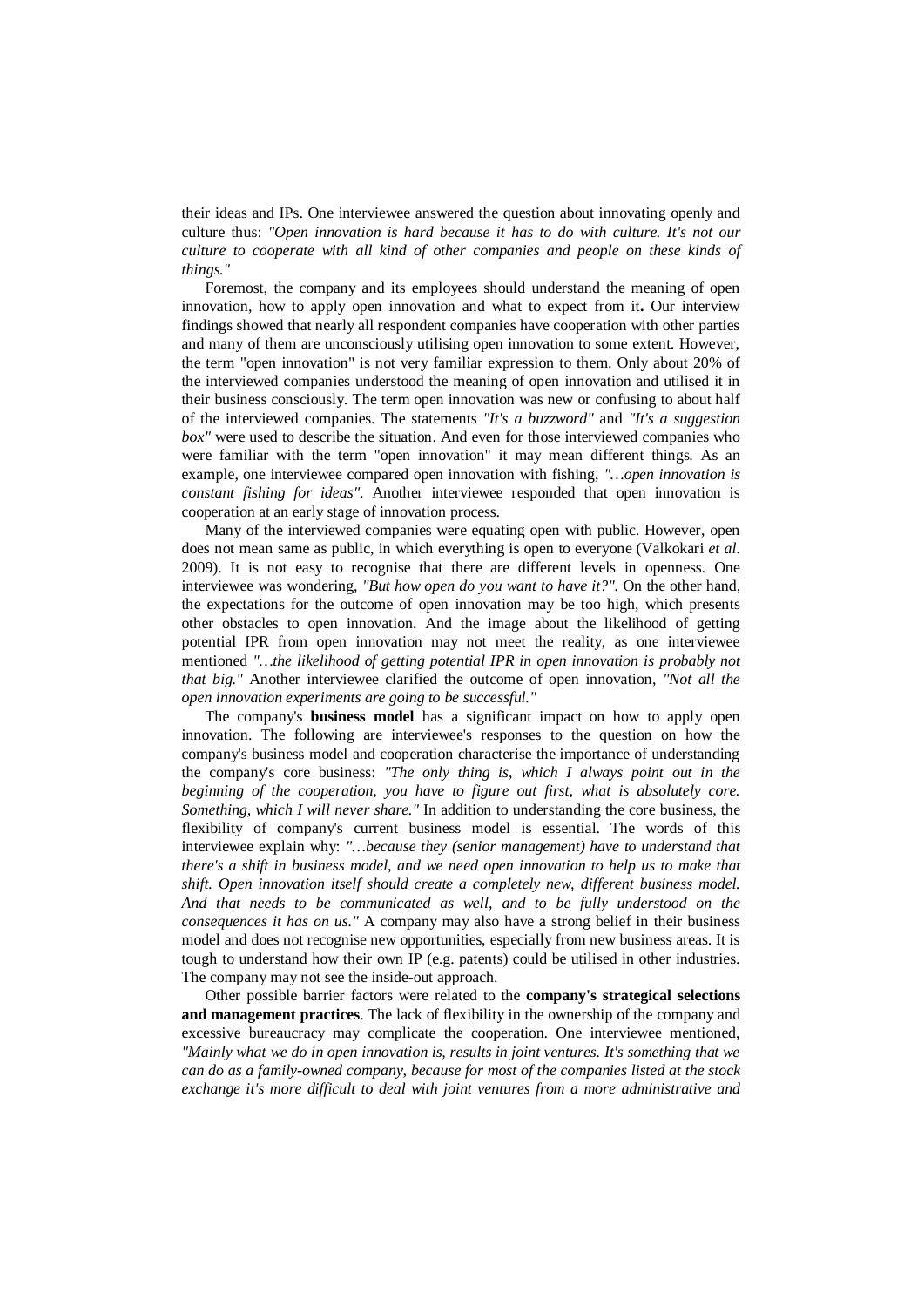#### *legal point of view."*

Company image may complicate or even hinder finding suitable partners, if the company is not desired in the innovation markets, *"…has a bad name, a bad reputation in the innovation market."* Sometimes the barrier may lie in the speed of the innovation process, *"You do open innovation if you can run faster than the others. So if you stay on top of the game yourselves then that is OK."*

**Intellectual property management** may cause difficulties in open innovation if no clear instructions exist – e.g. how do you select the method for IP protection. As an example, *"How you deal with IP in open innovation, there is no single form out"*. IP and open innovation were seen as a difficult combination for those companies that were innovating openly and/or aware of the term "open innovation". As an example*, "Open innovation and IP contradicts a bit"*.

For instance, licensing may not be a normal mode for operation in the company and the company may not be used to licensing. Patenting may also be done only in the core business of the company, thereby complicating licensing possibilities. Another example of IP management challenges when innovating openly is that the buying of IP outside-in can not be made according the pure open innovating paradigm, especially when the companies are developing new radical innovations to new business areas. In such situations, the company may need to have even more in-depth cooperation with the company with whom they have developed the IP – they need to have the knowledge behind the IP – in other words, the cooperation is more like a joint development. Our interview findings are in line with the results of Keupp  $\&$  Gassmann (2009) with regards to IP considerations being possible barriers for the implementation of open innovation.

Open innovation needs also **resources** for having concrete results. The following two quotations describe the situation:

*"One of the disadvantages of open innovation is that where you innovate openly there's no money."*

 *"Everybody sees the complexity of the idea. Bringing it to the market is a very complex game to play. So the idea is just a plain idea, people do not want to take many risks. Also maybe the business model is good, and there can be earned a lot of money, but doing it whilst having an ongoing business is very difficult."*

Motivating people to innovate openly is challenging (Antikainen *et al.* 2010). One interviewee clarified the rewarding of people, *"The idea was, people come up with an idea and I want to give them a reward for the idea in the very minute they come up with it. Well that is not possible, I cannot say thanks, good idea, here you get some money. It takes time."* Our interview findings are in line with van de Vrande *et al.* (2009) who identified barriers mostly related to corporate organisation and culture.

Open innovation is nothing without **individuals**. Even if a person has a brilliant innovation, they may not recognise how to utilise it in their business and how to transform it into a business concept. For example, one interviewee mentioned, *"You need people that are open to innovation, people that have been in the job for a couple of years that understand the business, that understand the technology, and then they can make the link."*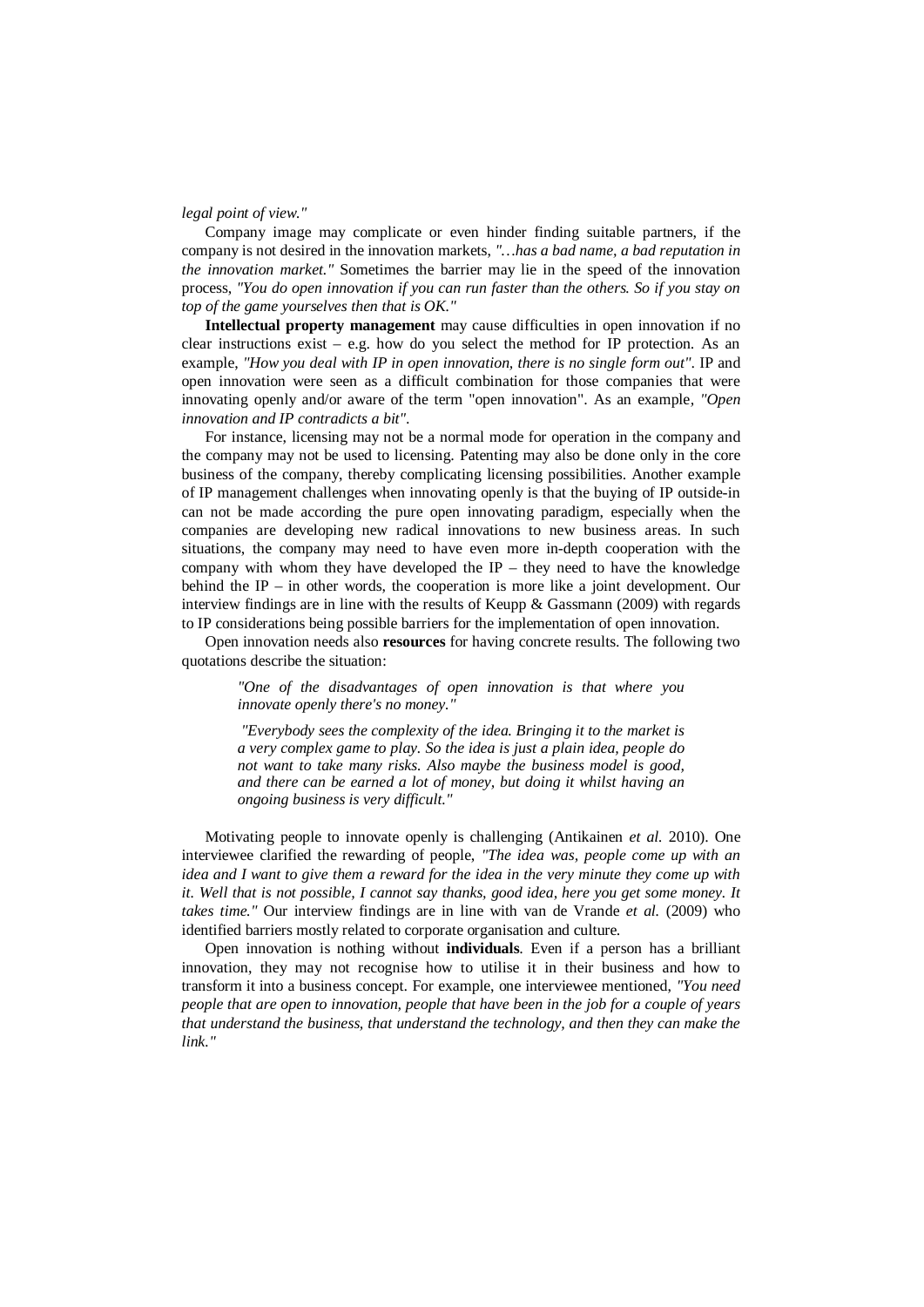# *Environment-specific barriers to innovate openly*

When innovating openly, difficulties associated with the operational environment of the company may arise – such as the industry and the collaboration network configuration and management-related factors. Some examples of possible barrier factors related to the environment were garnered from the interview study.

Some barrier factors were related to **partners and collaboration network management**. First of all, the company may not recognise possible partners from the network. And when the company is searching radical innovations from a new business area, it may be more difficult to find new reliable partners. The number of possible partners in the industry may be limited. Especially if the company is operating in B2B markets, the number of possible partners may be smaller than in business-to-consumer (B2C) markets. In the words of one interviewee, *"I myself have done work in B2B business. It bothers me that in B2C business there may suddenly be one million customers for new solutions. We have about ten customers and some dozens of suppliers. The innovation field is much more limited."*

In addition, it may be difficult to understand partners and negotiate with them. The companies may not speak the same language and the common outcome is hard to achieve. It is important to understand relationships behind the open innovation, *"If you do an open innovation it's much more about these other players… what are their strategies? If we will do this, what will they do and try to figure that out up front. It only makes sense if you really know the different players. If you do not know the player, also that has no value. Because then you start dreaming."* Competitive relationships can be hidden and it may stop fruitful cooperation in spite of attempts to create trust, mutual understanding and successful cooperation. The more unknown a partner is, the more difficult is to find hidden agendas. For example, one interviewee stated, *"…competitive relationships with implicit relations don't fly."*

Open innovation may also be costly. In companies, "open" is often referred as "free" but the reality may be quite different. According to one interviewee, the network management is costly, *"How much does it cost to bring people together, formulate contracts, facilitate sessions, collect and filter ideas? What are the ways to do open innovation and what does it cost in reality?"*

In addition, the contracting process may lead to troubles in innovating openly, if the agreement is presented at a wrong moment, or completely left out, or relies only on trust. The following two examples explain the situation:

*"…a confidentiality agreement is the first thing you are doing or not have it at all… The reason for not having it is that, it's not only that you're afraid of your own IP leaking away, but you also don't want to be contaminated with IP from others. Because, if in such a brainstorm, somebody comes with a brilliant idea and it's already being done in your lab… they may say, well we thought about it in that meeting, so now it's ours. So, it's very important that you protect yourself."*

*"…you have to make sure that, from the personal relationship, it [trust] goes to a company relationship. And therefore, we need the confidentiality agreements to secure that."*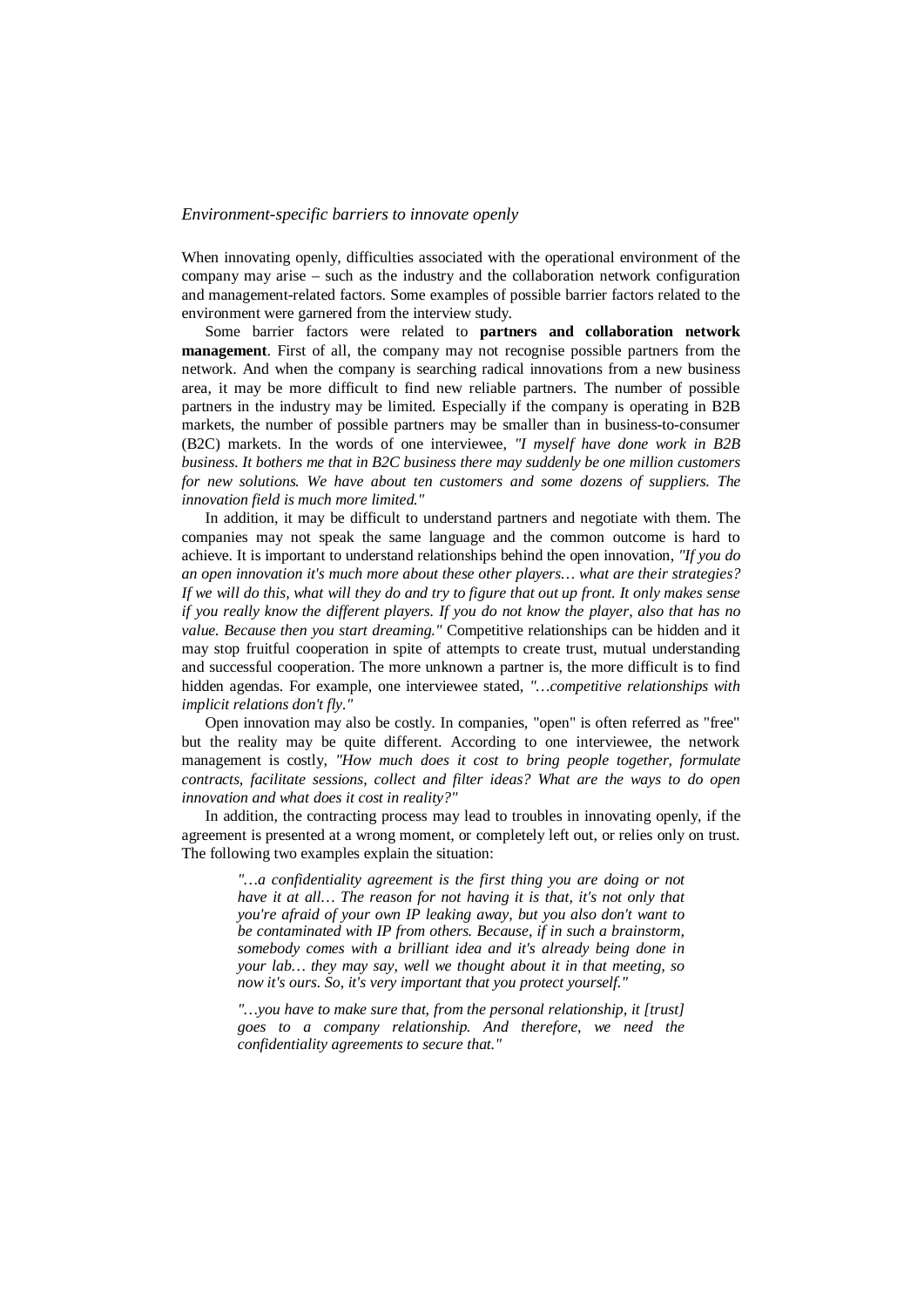Nonetheless, trust is an important value in cooperation. Many of the interviewees emphasised the importance of trust. One interviewee described the problems with relying on trust in following way, *"Trust works on the short term but in the long term, you never know, companies are bought, they're sold."*

**The IP management practices** may also vary in different industry sectors. There may be differences for the content of the patent in different industries. For example, in the machine industry, the patents may be so focused to a certain part of a machine that they are difficult or even impossible to adapt to any new context. In other words, the nature of the patent is so specific that licensing is difficult or even impossible. Also, there are differences in the patenting habits in different industries as Hanel (2006) concluded. For example, in the IT industry, the patents may be more applicable to other applications in other industries than perhaps to the machine industry. Secondly, the intent to file a patent may vary according to industry sector, company, university, etc. For example, some universities are keen on making money from patents, *"But what you see more and more now, in my perspective, a showstopper for a lot of innovation that, professors are trying to become entrepreneurs".* Another hurdle is linked to the fact that the industry is not accustomed to licensing, which may act as barrier when innovating openly.

**Cultural issues** may complicate cooperation with other companies, as one interviewee mentioned: *"Every company has its own cosmos… own language."* Exploitation possibilities of open innovation may differ between industry sectors. One interviewee mentioned difficulties in starting open innovation, *"…I think the IPR creation is more in the deeper technology area, and open innovation is generally probably more software based, where IPR is even somewhat harder to get…"*

There may be also differences in the **regulations** and **legislation** between industry sectors that complicate innovating openly. For example, the competition legislation was mentioned several times as a barrier to cooperation.

#### **5 Discussions and conclusions**

Opening up the innovation process brings new variables to the table, when compared to in-house innovation. Open innovation and IP are seen to be a difficult combination for those companies that were innovating openly. It can be managed, but there are also many possibilities to failures. One key question associated with the collaboration is "How much are the actors innovating together are actually willing to share their knowledge?" In order to gain benefits from innovating openly, companies need to find new reliable cooperation partners, and consider and understand them from multiple viewpoints. In addition to these external challenges, opening of the innovation process may challenge also many of the existing internal practices and norms of the company.

Based on the empirical results, the challenges faced by the companies when innovating openly can be summarised into two main categories: company- and environment-specific barriers. The category of company-specific barriers contains subcategories, such as the business model of company. The category of environment-specific barriers contains sub-categories such as partners and collaboration network management. IP management and cultural issues can form barriers both inside the company and in its business environment. The barrier categories to innovating openly identified in the study, are summarised in Figure 1 (in alphabetical order because the importance of each category was not studied).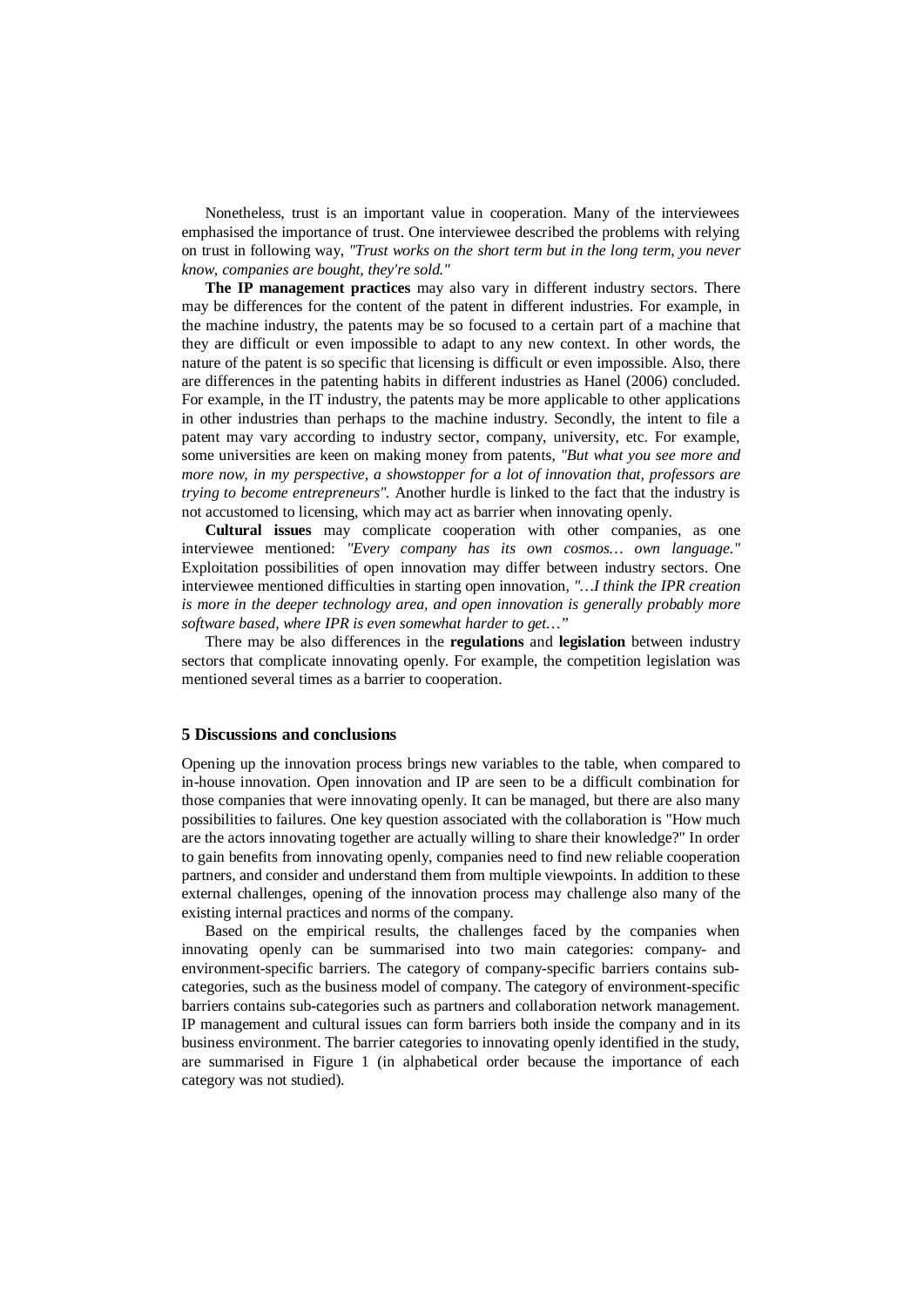

**Figure 1** Barrier categories to innovating openly.

In addition to the theoretical contribution of barrier categories, the paper gives practical viewpoints on risks related to open innovation that may help practitioners to benchmark practices in other companies and to give feedback to managers for conducting open innovation successfully in practice. The paper may also help researchers to see the management of open innovation in a broader context, for example, to also include a risk perspective.

The empirical material for the paper was collected as a part of larger study on interorganisational innovation. The approach brought a good general insight to the subject of the paper but limited the depth of the study. Accordingly, all important viewpoints might not come up in the interviews and our results may not cover all the important barriers to innovating openly. Furthermore, our qualitative approach does not tell anything about the importance of a specific barrier category. Overall, a quantitative study on the topic may provide an even better understanding. Another interesting subject for further study would be to understand the relationship and validity of the barriers with the following three elements of open or networked innovation: existing knowledge as innovation input, participatory innovation process of co-creation, and agreeing about the management of innovation output.

### **6 Acknowledgements**

The authors would like to thank Tekes – Finnish Funding Agency for Technology and Innovation – for the support of the work through the IPOB project.